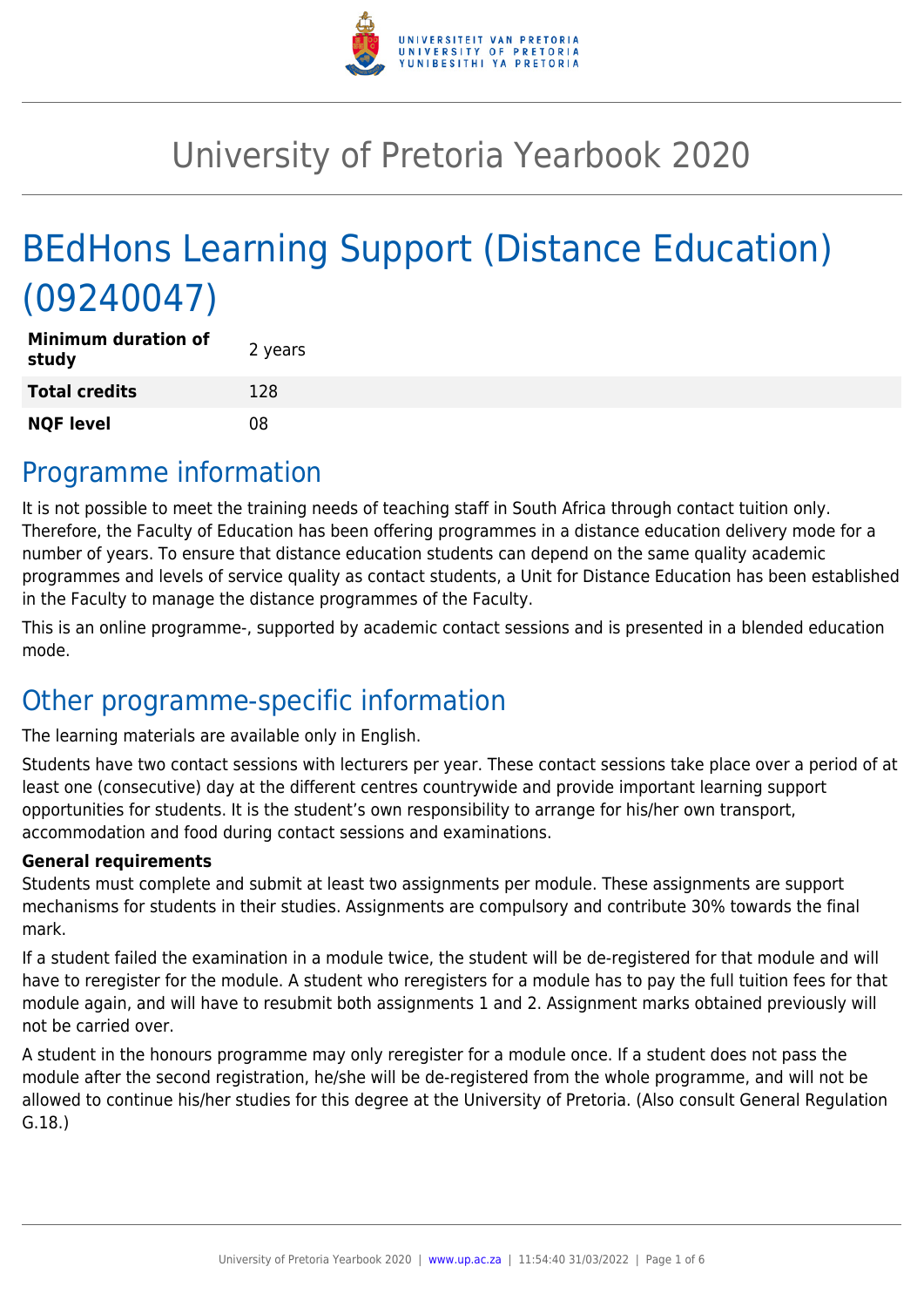

## Examinations and pass requirements

Examinations take place twice a year (during April and October) at examination centres countrywide. Students must register for examinations as stipulated under faculty-specific regulations.

A final mark of at least 50% is required to pass a module. The final mark is calculated by using the following three marks: assignment  $1 = 10\%$ ; assignment  $2 = 20\%$  and the examination/project = 70%.

### Research information

A research project is compulsory, and must be prepared according to the requirements of the specific department and submitted for assessment. Both assignments for the project are compulsory. The project will contribute 70% towards the final mark.

### Pass with distinction

The degree is conferred with distinction on a student who has obtained an average of at least 75%, with a minimum of 70% in each module.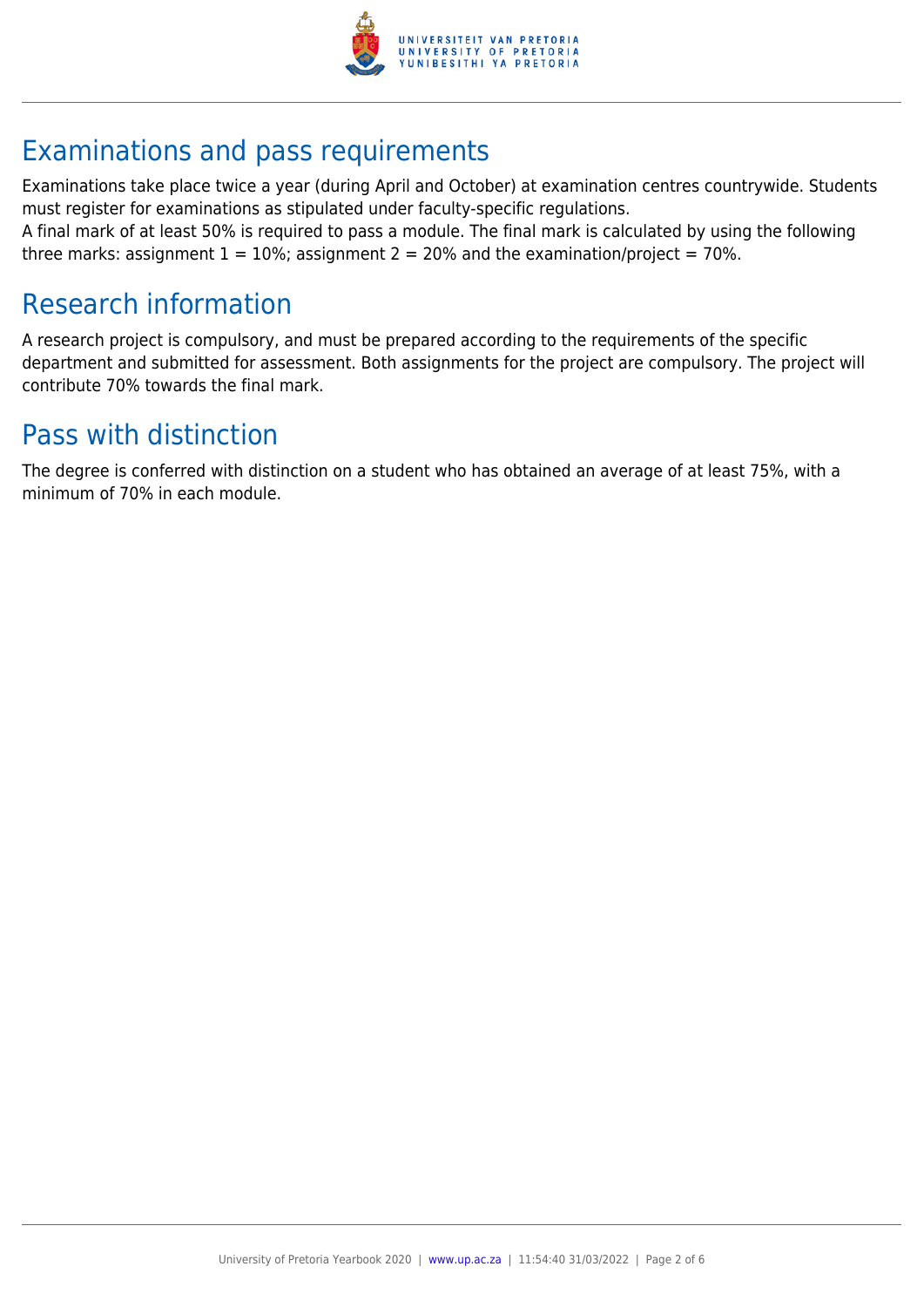

**Minimum credits: 16**

#### **Core modules**

[Philosophy and social imperatives of education 733](https://www.up.ac.za/yearbooks/2020/modules/view/EDS 733) (EDS 733) - Credits: 16.00 [Educational research methodology 734](https://www.up.ac.za/yearbooks/2020/modules/view/NMQ 734) (NMQ 734) - Credits: 16.00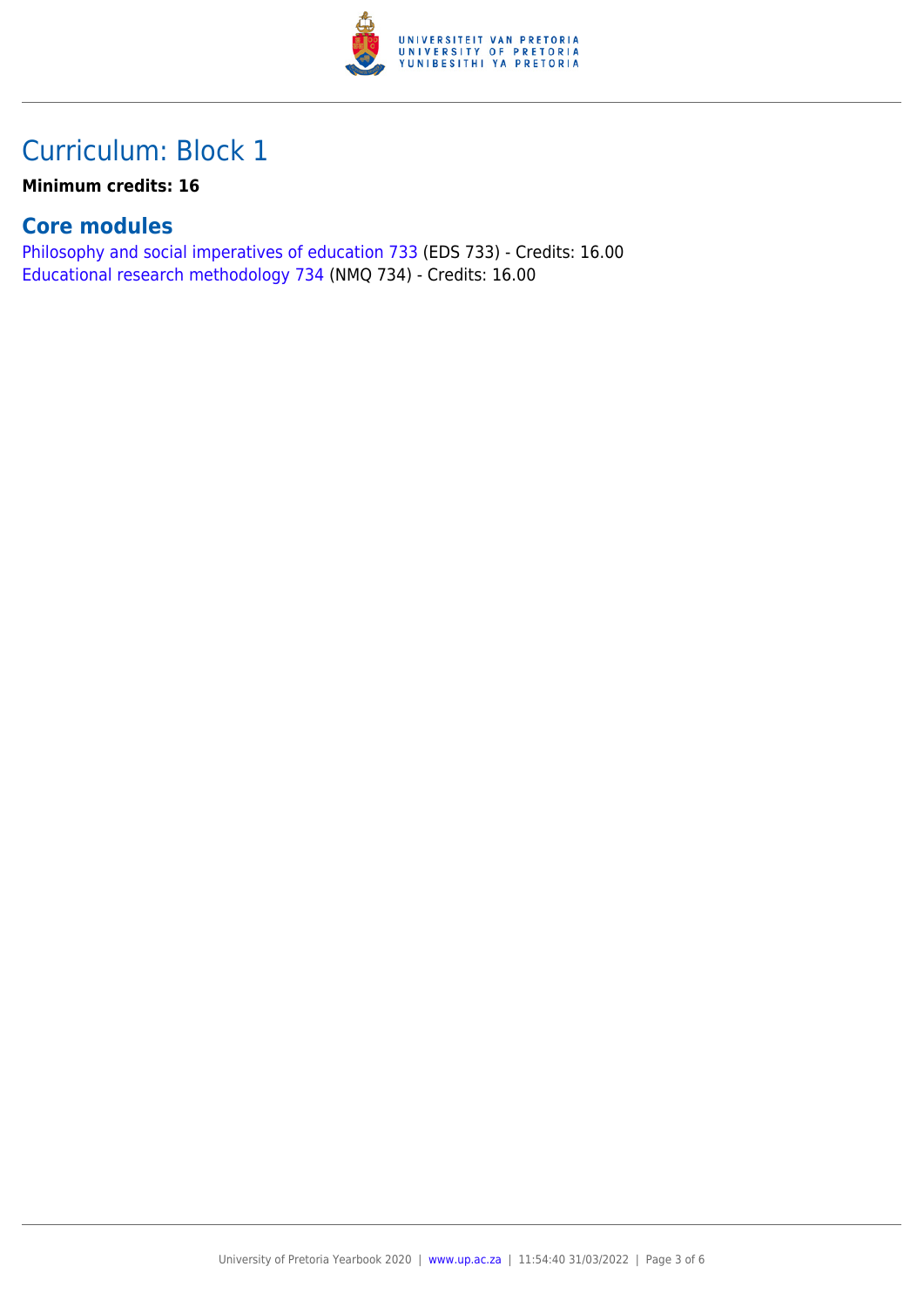

**Minimum credits: 16**

### **Core modules**

[Curriculum development 733](https://www.up.ac.za/yearbooks/2020/modules/view/CDD 733) (CDD 733) - Credits: 16.00 [Identification and assessment of learners' needs 733](https://www.up.ac.za/yearbooks/2020/modules/view/ILN 733) (ILN 733) - Credits: 16.00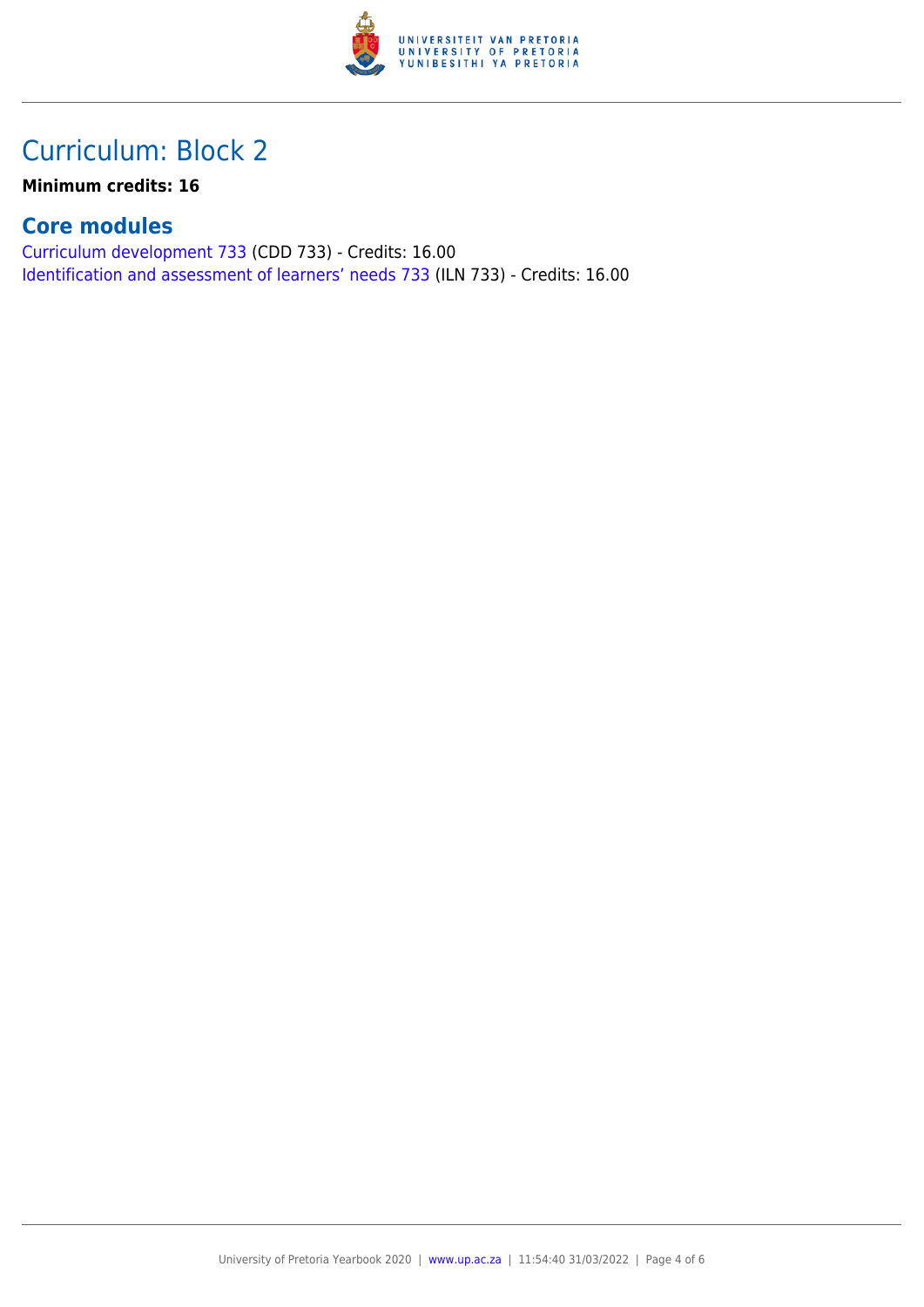

#### **Minimum credits: 160**

#### **Core modules**

[Learning support 733](https://www.up.ac.za/yearbooks/2020/modules/view/LSG 733) (LSG 733) - Credits: 16.00 [Research proposal 735](https://www.up.ac.za/yearbooks/2020/modules/view/NMQ 735) (NMQ 735) - Credits: 16.00